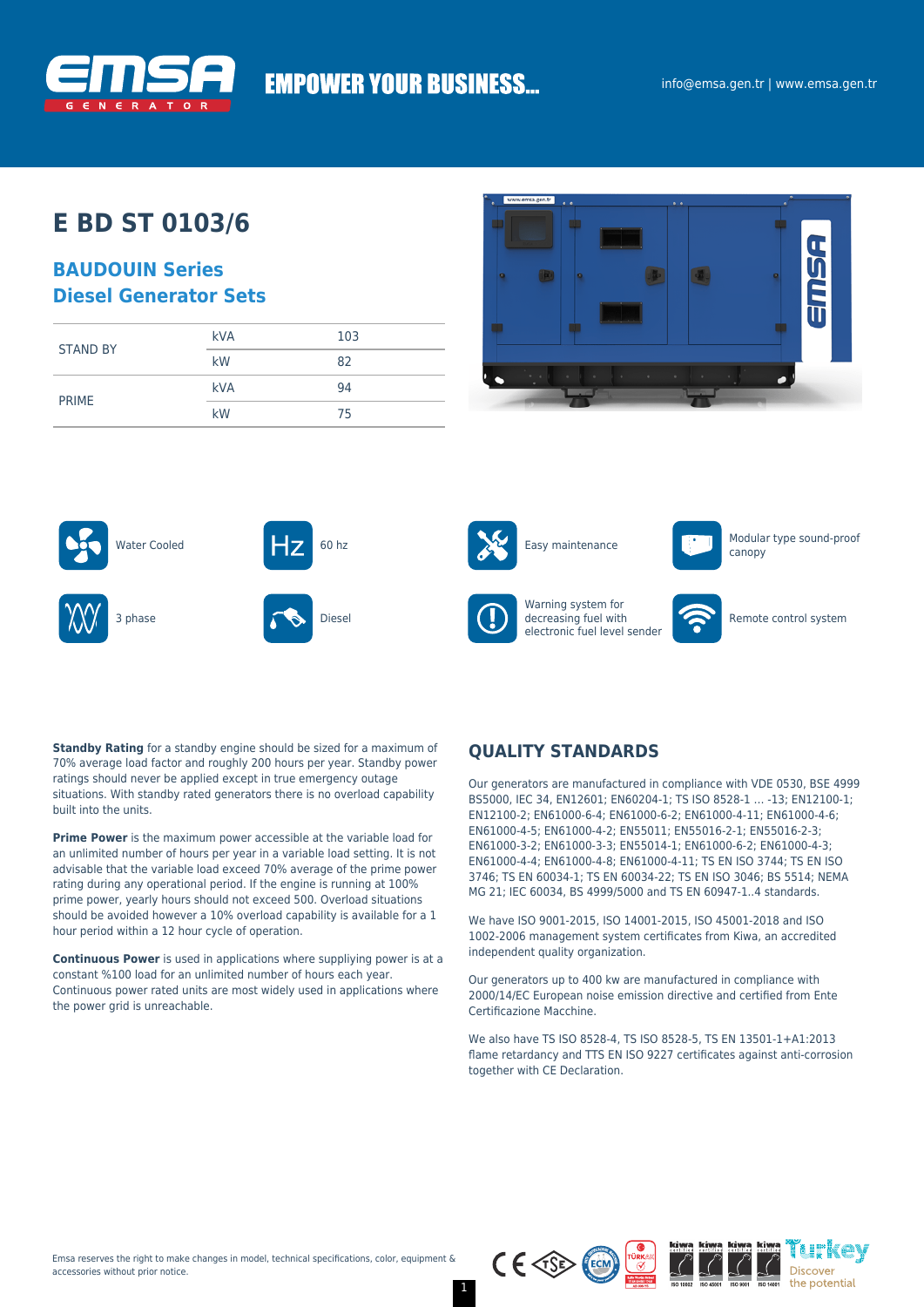



**Engine Specifications**

- BAUDOUIN series heavy duty diesel engine
- 4 cycle, water cooling system, turbocharged induction
- Electronic governor system
- 12/24 volt self-starter and charger alternator
- Changeable air, fuel and oil filter
- Flexible fuel pipe
- Oil discharge valve and extention pipe
- Industrial type silencer, exhaust spiral or compensator
- Maintenance free battery
- Engine block water heater (in automatic models)
- Diesel gen-set maintenance and operating instructions and electrical circuit diagram

| <b>MODEL</b>             |                    | 4M11G83/6  |  |
|--------------------------|--------------------|------------|--|
| <b>POWER</b>             | <b>STAND BY kW</b> | 93         |  |
|                          | <b>PRIME kW</b>    | 85         |  |
| SPEED (rpm)              |                    | 1800       |  |
| <b>CYCLE</b>             |                    | 4          |  |
| <b>DISPLACEMENT (It)</b> |                    | 4.5        |  |
| NUMBER OF CYLINDERS      |                    | 4. in line |  |
| <b>BORE AND STROKE</b>   |                    | 105 x 130  |  |
| <b>COMPRESSION RATIO</b> |                    | 18:1       |  |

| <b>GOVERNOR TYPE</b>                   |                     | Electronic          |  |
|----------------------------------------|---------------------|---------------------|--|
| <b>INDUCTION</b>                       |                     | <b>TURBOCHARGED</b> |  |
| <b>COMBUSTION SYSTEM</b>               | <b>DIRECT</b>       |                     |  |
| <b>COOLING SYSTEM</b>                  | <b>WATER</b>        |                     |  |
| <b>FUEL CONSUMPTION (It/h)</b>         | 100% OF PRIME POWER | 21.3                |  |
|                                        | 75% OF PRIME POWER  | 16                  |  |
|                                        | 50% OF PRIME POWER  | 11.3                |  |
| TOTAL LUBRICATION SYSTEM CAPACITY (It) | 13                  |                     |  |
| TOTAL COOLANT CAPACITY (It)            | 13.1                |                     |  |
|                                        |                     |                     |  |



## **Alternator Specifications**

- Brushless, single bearing, flexible disc 4 poles alternator for harmonic failure
- H type isolation class
- IP 21-23 protection class
- Self exciter
- Electronic automatic voltage regulator
- Stator 2/3 step for harmonic failure
- The alternator windings are protected by insulating varnish against oil and acid

| <b>BRAND</b>   | STAMFORD          | VOLTAGE REGULATION (+/-) | $±1\%$  |
|----------------|-------------------|--------------------------|---------|
| FREQUENCY (HZ) | 60                | INSULATION SYSTEM        | Class H |
| <b>DESIGN</b>  | 4 pole, brushless | PROTECTION               | IP23    |
| phase          |                   | RATED POWER FACTOR       | 0,8     |

| <b>MODEL</b>   | <b>VOLTAGE (V)</b> | STANDBY - $163/27$ °C<br>(kVA) | <b>CONT. H - 125/40 °C</b><br>(kVA) | A.V.R. | <b>CONNECTION TYPE</b> | <b>WEIGHT COMP.</b><br><b>ALTERNATOR (KG)</b> |
|----------------|--------------------|--------------------------------|-------------------------------------|--------|------------------------|-----------------------------------------------|
| <b>UCI224G</b> | 220                | 106.3                          | 97.5                                | SX460  | Parallel Star          | 383                                           |
| <b>UCI274C</b> | 380                | 108.8                          | 102.5                               | SX460  | Series Star            | 406                                           |
| <b>UCI224G</b> | 440                | 106.3                          | 97.5                                | SX460  | Series Star            | 383                                           |

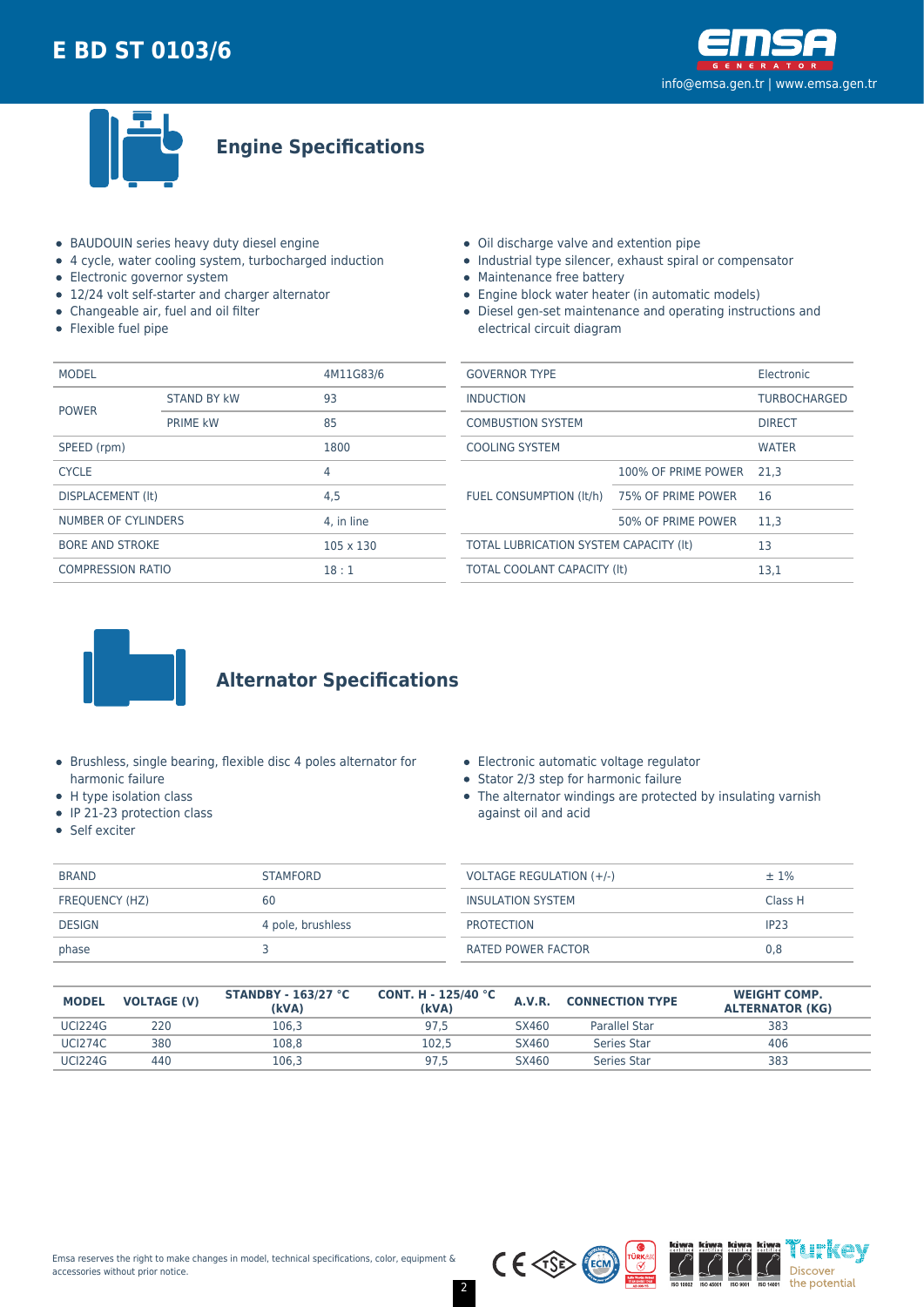



### **Genset Controllers**



### **Datakom**

### **SMART 500-MK2**

**The SMART 500-MK2 is a cost effective genset controller ready for BMS integration and internet monitoring**

#### **FEATURES**

- Diesel and gas genset support  $\bullet$
- 400Hz operation support  $\bullet$
- $\bullet$ 400 event logs, full snapshot
- All parameters front panel editable  $\bullet$
- 3 level configuration password
- 128x64 graphical LCD display  $\bullet$
- Downloadable languages
- $\bullet$ Waveform display of V & I  $\bullet$
- Harmonic analysis of V & I 16Amp MCB & GCB outputs
- 8 configurable digital inputs  $\bullet$
- $\bullet$ Inputs expandable to 40
- $\bullet$ 6 configurable digital outputs
- Outputs expandable to 38  $\bullet$
- 3 configurable analog inputs
- Both CANBUS-J1939 & MPU  $\bullet$
- 3 configurable service alarms  $\bullet$
- $\bullet$ Multiple automatic exerciser
- Weekly operation schedule  $\blacksquare$
- $\bullet$ Dual mutual standby with equal aging of gensets
- Manual "speed fine adjust" on  $\bullet$ selected ECUs
- 
- Automatic fuel pump control  $\bullet$
- $\bullet$ Disable protections feature
- Excess power protection
- Reverse power protection  $\bullet$
- Overload IDMT protection
- Load shedding, dummy load
- Multiple load management  $\bullet$
- Current unbalance protection
- Voltage unbalance protection
- $\bullet$ Fuel filling & fuel theft alarms
- $\bullet$  Battery back-up real time clock
- Idle speed control
- **•** Battery charge run enabled
- $\bullet$ Combat mode support
- $\bullet$ Multiple nominal conditions
- Tactor & MCB drive
- 4 quadrant genset power counters
- Mains power counters
- Fuel filling counter
- $\bullet$ Fuel consumption counter  $\bullet$
- Modem diagnostics display Configurable through USB, RS-485  $\bullet$
- and GPRS
- Free configuration program
- $\bullet$ Allows SMS controls
- $\bullet$ Ready for central monitoring
- Mobile genset support
- $\bullet$
- Automatic GSM geo-location  $\bullet$
- $\bullet$ GPS connectivity (RS232)
- $\bullet$ Easy USB firmware upgrade
- IP65 rating with standard gasket

#### **MEASUREMENTS**

- Mains & genset PN/PP voltages
- Mains & genset frequency
- $\bullet$  Mains & genset phase currents
- $\bullet$  Mains & genset neutral currents
- Mains & genset, phase & total, kW,
- kVA, kVAr, pf
- 
- **•** Engine speed
- **•** Battery voltage

#### **COMMUNICATIONS**

- 4-band GPRS modem (optional)
- **CONTRACTE OF LISR Device**
- RS-485 (2400-115200baud)
- RS-232 (2400-115200baud)
- $\bullet$  J1939-CANBUS
- **Geo-locating through GSM**
- GPS support (RS-232)
- **•** Internet Central Monitoring
- SMS message sending  $\bullet$
- E-mail sending
- Free PC software: Rainbow Plus
- Modbus RTU

#### **FUNCTIONALITIES**

- AMF unit
- ATS unit
- Remote start controller
- Manual start controller
- Engine controller
- $\bullet$  Remote display panel
- $\bullet$  Harmonic analysis of V & I
- Internal battery (optional)

'i h'kev

Discover the potential

#### **TOPOLOGIES**

- 3 ph 4 w, star & delta
- $\bullet$  3 ph 3 w, 2 CTs
- $\bullet$  2 ph 3 w
- $\bullet$  1 phase 2 wires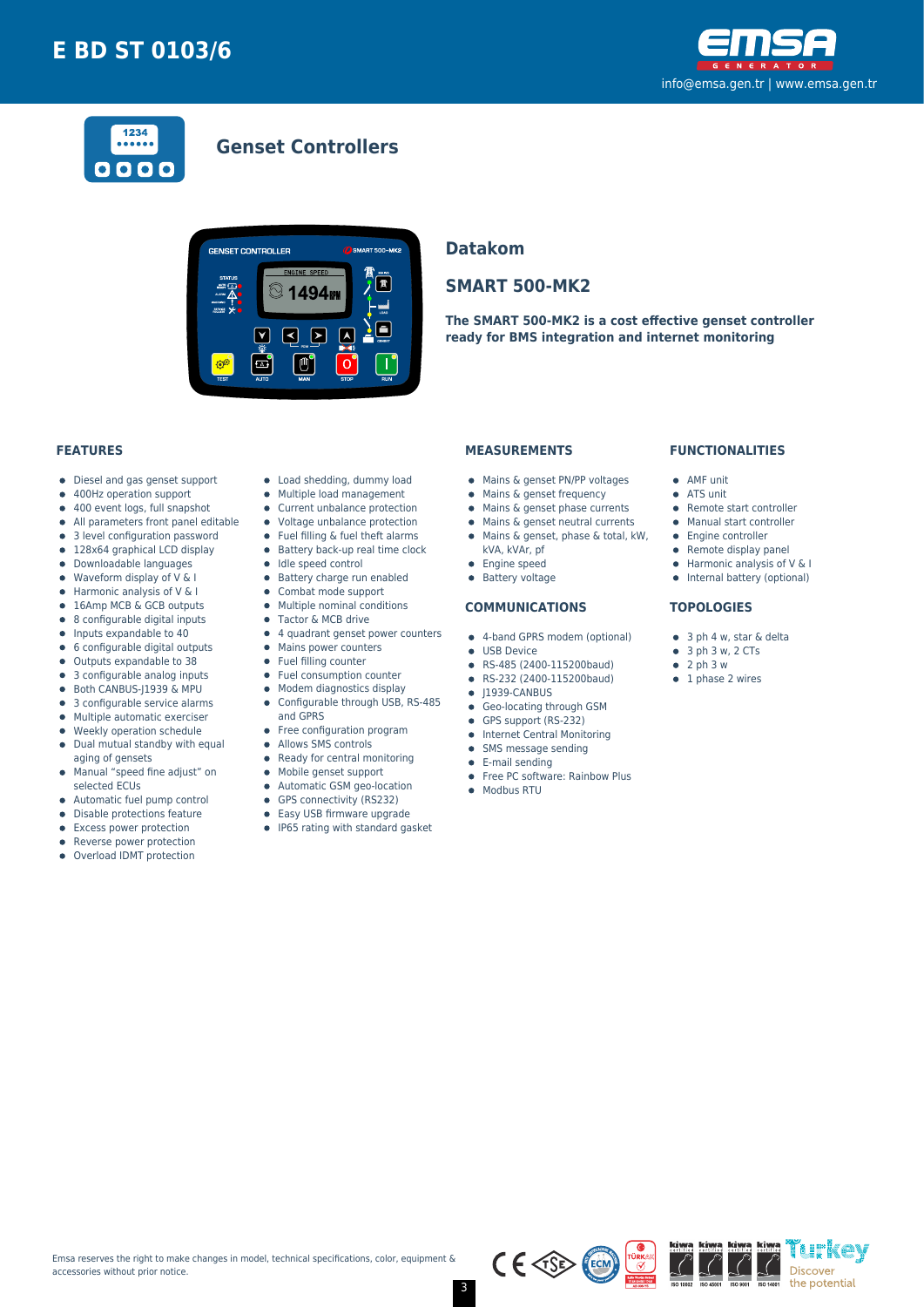

#### **OPTIONAL GENSET CONTROLLERS OPTIONAL**

Next generation single gen-set controllers for Stand-by and Primepower applications combining multi-functionality and wide communication with EFI engines.

Datakom SMART 200 Datakom D500 Datakom D500-GSM DEEPSEA 6120 DEEPSEA 7320 ComAp AMF25



















|                                                              | <b>Datakom</b><br><b>SMART 200</b> | <b>Datakom</b><br>SMART500-MK2 | <b>Datakom</b><br><b>D500</b> | <b>Datakom</b><br><b>D500-GSM</b> | <b>DEEPSEA</b><br>6120 | <b>DEEPSEA</b><br>7320 | <b>ComAp</b><br><b>AMF25</b> |
|--------------------------------------------------------------|------------------------------------|--------------------------------|-------------------------------|-----------------------------------|------------------------|------------------------|------------------------------|
| <b>AUTOMATIC MAINS</b><br><b>MONITORING</b>                  | ✔                                  | $\checkmark$                   | ✓                             | ✓                                 | ✔                      | ✔                      | ✔                            |
| <b>MANUEL START</b>                                          | ✓                                  | $\checkmark$                   | ✓                             | ✓                                 | ✓                      | ✔                      | ✔                            |
| <b>REMOTE START</b>                                          | ✔                                  | ✓                              | ✓                             | ✓                                 | ✓                      | ✔                      | ✔                            |
| <b>REMOTE MONITORING</b><br><b>WITH SIM CARD</b>             | <b>OPTIONAL</b>                    | <b>OPTIONAL</b>                | <b>OPTIONAL</b>               | ✔                                 | χ                      | <b>OPTIONAL</b>        | <b>OPTIONAL</b>              |
| <b>1 ADITIONAL OPTION</b><br>(HORN, OIL-FUEL HEATER<br>ETC.) | χ                                  | <b>OPTIONAL</b>                | <b>OPTIONAL</b>               | <b>OPTIONAL</b>                   | <b>OPTIONAL</b>        | <b>OPTIONAL</b>        | <b>OPTIONAL</b>              |
| <b>LIGHT WARNING AND</b><br><b>MIMIC DIAGRAM</b>             | ✔                                  | ✓                              | $\checkmark$                  | ✓                                 | ✔                      | ✔                      | ✔                            |
| <b>BATTERY CHARGER</b>                                       | $\checkmark$                       | $\checkmark$                   | ✔                             | ✓                                 | ✓                      | ✔                      | ✔                            |
| <b>RS-485 COMMUNICATION</b>                                  | <b>OPTIONAL</b>                    | <b>OPTIONAL</b>                | ✓                             | ✓                                 | χ                      | ✔                      | <b>OPTIONAL</b>              |
| <b>ETHERNET (TCP-IP)</b><br><b>COMMUNICATION</b>             | χ                                  | ✓                              | ✓                             | ✓                                 | χ                      | <b>OPTIONAL</b>        | <b>OPTIONAL</b>              |

#### **GENSET CONTROLLERS FOR SYNCHRONIZATION SYSTEMS OPTIONAL**

Next generation synchronizing genset controller capable of every communication and functionality.









DEEPSEA 8610 DEEPSEA 8620 DEEPSEA 8660 ComAp InteliGen BaseBox ComAp InteliGen 200







 $C \in \text{CSP}$